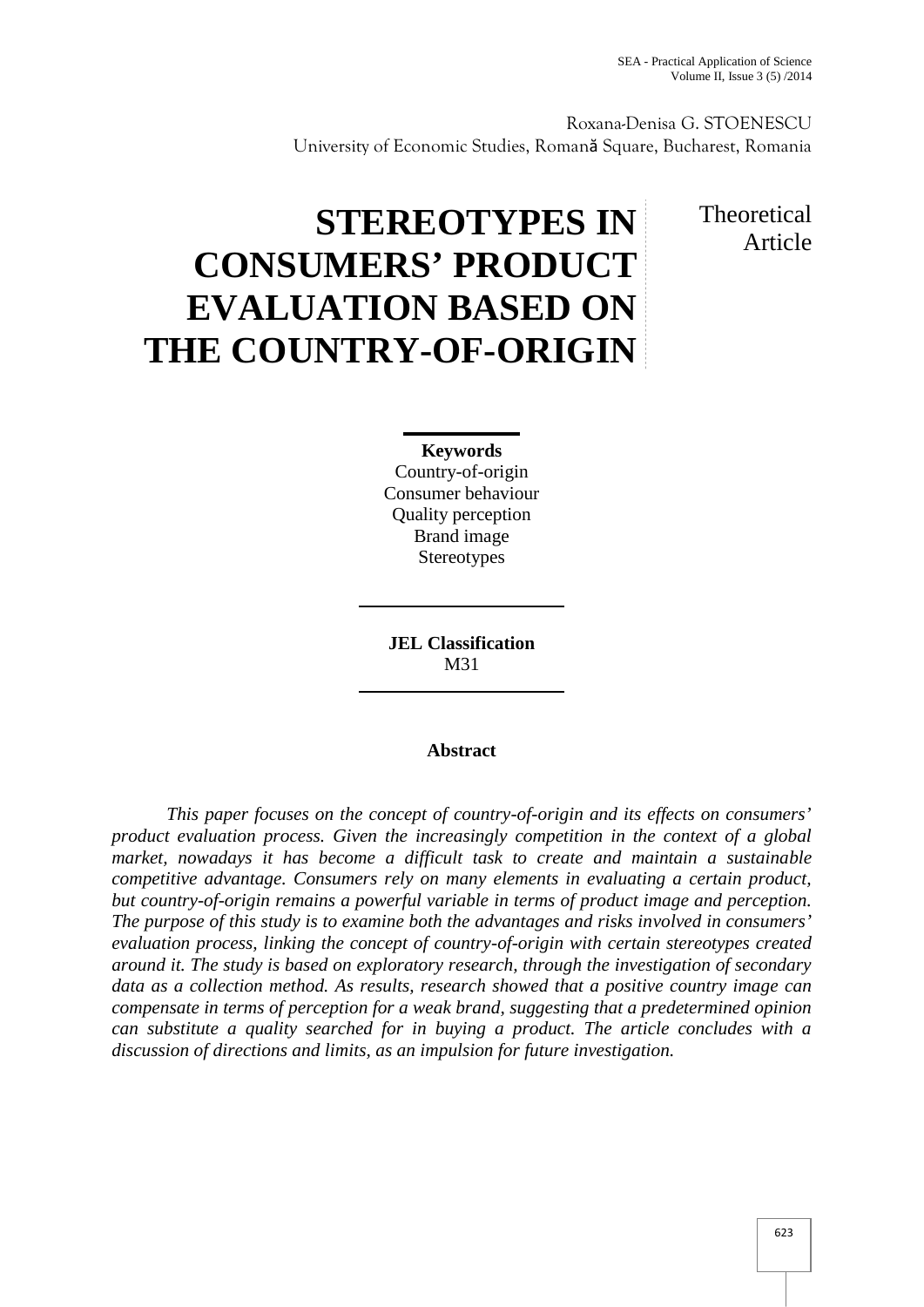#### **INTRODUCTION**

Country-of-origin effect is probably the "most researched international aspect of consumer behavior", according to Tan and Farley (1987). Creating and sustaining a strong global brand represents the main goal for many companies because it provides a series of important benefits, such as the opportunity to gain customers' trust, an easier entry on most new markets, creating a shield of advantages that usually keep competitors at a certain distance and the possibility of creating brand extensions on the desired market.

A certain country-of-origin can influence consumers' evaluation process for a specific product. For example, it is generally known that German cars, Japanese home electronics or French wines are considered to match a high quality standard, as perceived by consumers, giving them a different position from Russian cars or Brazilian electronics. The scientific literature offers not only examples, but also evidence obtained in years of research in order to support the idea that products certainly have a benefit from the characteristics of their home countries (Verlegh & Steenkamp, 1999).

This paper focuses on the perspective that shows how strongly connected global brand beginnings are to its origins. Usually, the phrase that indicates the country-of-origin is "made in", followed by the name of the country. But the first clue that suggests the origins of a brand is surely its name, seen as a valuable asset that adds not only meaning, but a standard of quality and image to the brand. Consumers also rely on the brand's name in their search for credibility and a sense of familiarity to the product (Lim & O'Cass, 2001).

Country-of-origin can influence the image consumers create for a certain product based on the knowledge they acquire in time. The country image of a familiar product can have a major role in evaluating new products which share the same country-of-origin. In this case, the influence of country-of-origin can be explained by transferable characteristics to new and unfamiliar products, made by consumers because of prior experience (Agarwal & Sikri, 1996). Based on that experience, consumers also develop stereotypes that suggest certain expectations and features that are assumed to be incorporated by the product (Kramer et al, 2008). Nowadays it is common to hear how great French perfumes, German cars and Swiss watches are, based on the same stereotypes that placed these products on top of consumers' preferences regarding quality and trust. From that point of view, consumers transfer the attributes taken from several brands to others, part of the same industry, generalizing these qualities based on the product's origin. Although the tendency of going from particular to general can be explained as a natural human characteristic, consumer behavior

investigation can provide interesting information. This article examines stereotypes regarding country-of-origin from consumers' perspective, the aim being to understand which are the most important factors that consumers' rely on in evaluating foreign products and what are the stereotypes attached to some products that create the illusion of familiarity to unknown or new market entrants.

#### **1. Country-of-origin and consumers' perception of quality**

The era of globalization encouraged the implementation of products created in developed countries in developing countries. A good example that illustrates this idea is the case of Nike, a brand created in USA, now manufactured in China or Brazil. The incongruity between the made-in country and the home country reflects a phenomenon often encountered nowadays, for many products, making even harder for researchers to study how consumers evaluate "hybrid" products, also affecting their perception of quality (Jian & Guoqun, 2007).

A great number of researches involving country-of origin have been conducted since the mid-1960s, analyzing aspects such as country image and stereotypes in evaluating the influence of these factors on consumers' buying behavior (Schooler, 1965; Nagashima, 1970; Bilkey & Nes, 1982). Schooler (1965) was the first to explore the country-of-origin issue, providing empirical evidence to the effects country-of-origin has on consumers' evaluation of products. Since the early 1980s, studies focused on examining country-of origin from a multi-attribute perspective, taking into account many elements that can be related to the subject. Perhaps the most associated factor with a product's country-of-origin is the perception of quality that consumers tend to extract from its place of provenance. Han (1990) asserted that the perceived quality of a product is a cognitive factor, used by consumers to evaluate a product based on elements such as prestige, technological development, economy, workmanship and service. Following that idea, it is more probable that a product perceived as having a higher quality standard has already gained a positive response from its possible consumers.

Authors Bloemer et al (2009), Veale and Quester (2009) conducted their research in showing that consumers use country-of-origin as an evaluation of product quality. Furthermore, the cognitive approach of country-of-origin concept separates the product-intrinsic cues (design, taste, performance) from the product-extrinsic cues, which according to Bilkey and Nes (1982) are the brand's name, price, the store's reputation, warranty and country-of origin. In case that the intrinsic cues are not available, the extrinsic ones are used and their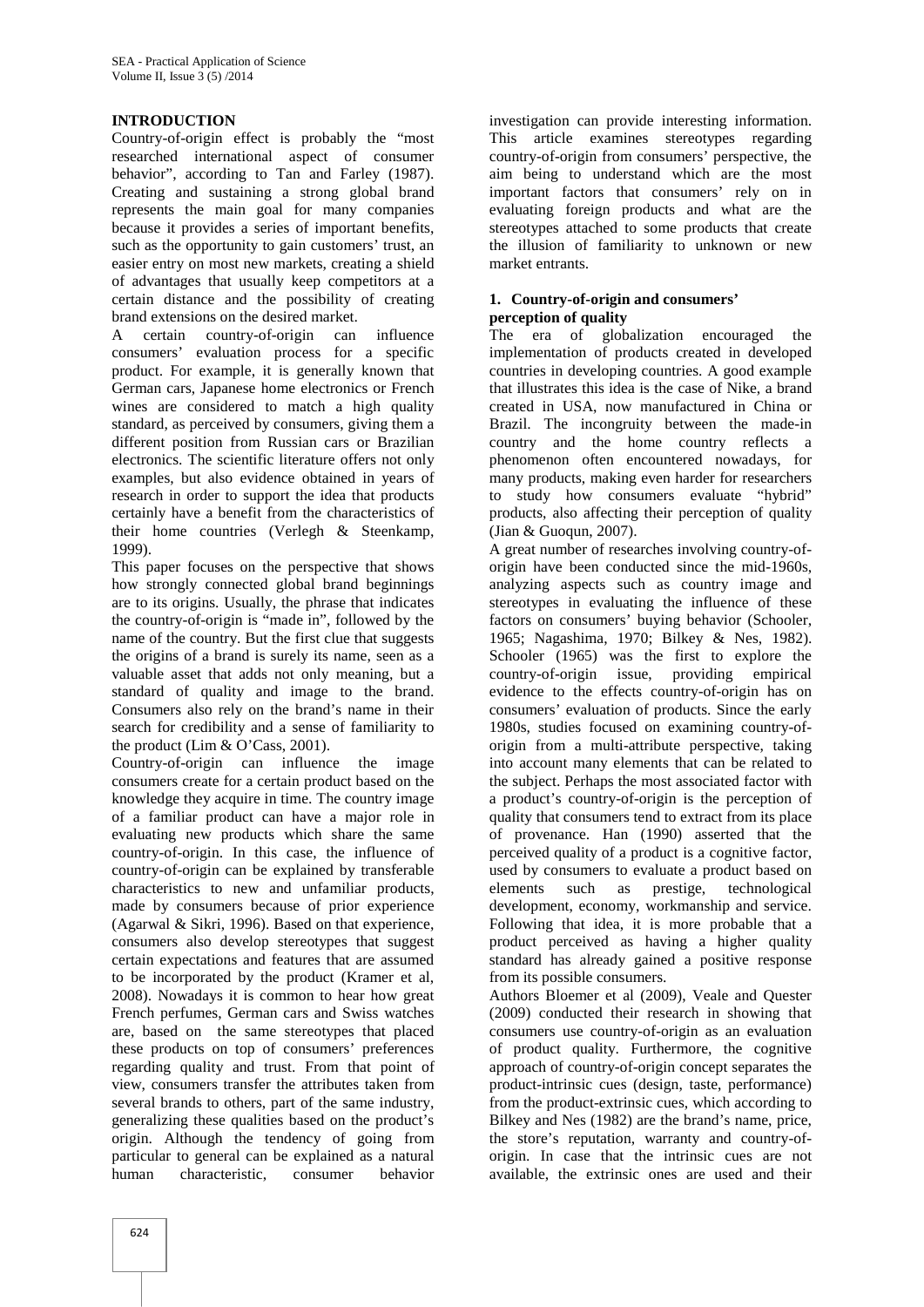importance is greater because of the Internet's presence in online commerce.

It is important to examine the facets of country-of origin in order to analyze its implication in quality perception of the products. Country of design represents the place where the concept of the product was created and also engineered. Country of assembly is the country where the product's parts were put together and the final assembly took place, but it should not be mistaken by the country of parts, in which the materials needed for the product or the components were created.

The perceived quality of a product received multiples definitions, perhaps the most recognizable is the one that refers to "consumers' judgment about the product's overall excellence or superiority" (Zeithaml, 1988). Authors Insch and McBride (2004) stated that perceived product quality is a function that includes two elements: perceived design quality and perceived manufacturing quality. The first one refers to the superiority of the product's concept and engineering, completed by consumer's judgment about the quality of the materials involved in creating the product, as perceived manufacturing. There can be direct effects between country-of origin and overall product quality that are not related to the perceived quality of product design and manufacturing (Sauer et al, 1991). In case a consumer has had a bad experience with a certain country, its individuals or its other products, he may develop a negative attitude for all products coming from that country, without even being interested in design or manufacturing qualities.

Perception about quality can also vary in time. For example, Japanese products' image better in Europe and USA, going from a cheap imitation of products made in developed countries to high quality products. In present times, "made in Japan" is a label that stands for advanced quality and innovation.

Country-of-origin cue provides information about product quality that triggers consumers' expected benefits. It is believed that a positive perception about country-of-origin creates a halo effect for all products created in that country. A factor that has a major influence on consumers' perception of quality is familiarity. Therefore, studies have shown that the brand is an element that can reduce consumer risk for consumers who rely on the brand's name in terms of quality (Montgomery & Wernerfelt, 1992). In addition to familiarity, there is also the psychographic variable ethnocentrism, defined by authors Shimp and Sharma (1987) as "the beliefs held by consumers about appropriateness, indeed morality of purchasing foreign-made products". Research also indicates that there are two elements that can affect consumers' ethnocentrism and explain the preference for foreign products: economic

competitiveness and cultural similarity. The first one includes standards in technology, marketing, product uniqueness, managerial skills and, most important, human resources as an indicator of the level of quality for a country business environment. Cultural similarity facilitates the process of identifying with the product, based on common characteristics. On the other hand, consumers' tend to manifest different attitudes towards the category of products coming from the same country. In the case of France, if wine is appreciated, the cameras are well disliked, generating a totally opposite reaction (Balabanis & Diamantopoulos, 2004).

#### **2. Interactions between country-of-origin effects and product evaluation**

The last decade has provided a number of researches about country-of-origin evaluations (Verlegh & Steenkamp, 1999; LaRoche et al, 2003; Inch & McBride, 2004), leading to the conclusion that country-of-origin influence is an operative one, based on both endogenous and exogenous variables. Author Liefeld (1993) investigated image influence on consumers' evaluation of product quality, likehood of buying, risks involved and other variables. He discovered that the dependency created between these variables relies on product category, demographics, consumer prior knowledge and the experience with product category. After studying the relationship between country and product beliefs, familiarity, purchase willingness and product evaluation, Papadopoulos et al (2002) structured three levels of consumers' perception about country-of-origin:

- The cognitive level, composed by consumers' beliefs about technological and industrial development of a certain country. The cognitive aspect refers to the product quality perceived by consumers, often based on mental representations of that particular country, from people to culture and national symbols.
	- The conative level, including consumers' own desires regarding the interaction with the product's home country.
- The affective level that establishes a connection between the product and symbolic beliefs, adding emotional value to consumers by experience, education, art, forming an emotional bond with the country.

The process of product evaluation from consumers' perspective can differ based on the stage of development of the origin country. From this point of view, consumers' preferences tend to be product specific in case of countries well developed, but the effect is diminished by the brand's image and its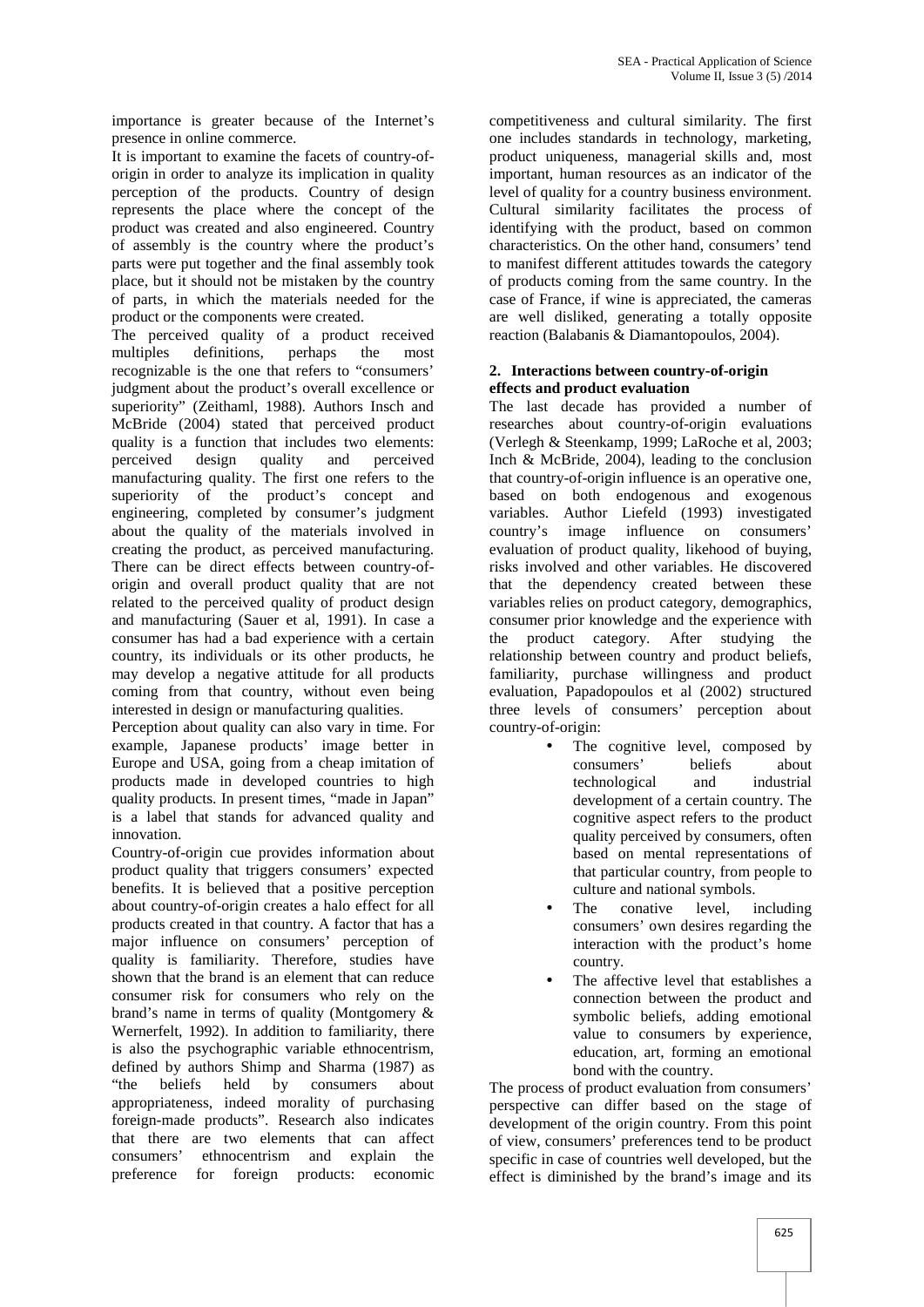performance risk. The industrial development of the country has also a role in defining quality perception for the products coming from that country, although country-of-origin effect can be relatively uniform in terms of cultural influences that shape the image of the product (Janda & Rao, 1997).

Using the models of Papadopoulos et al (1990) and Han (1990), authors LaRoche et al (2005) proposed a model which describes the dependency of product evaluation to country beliefs, people affect and desired interaction, as part of country image, presented as a multi-dimensional concept. The model, shown below, explains product beliefs from consumers' point of view about the product's intrinsic attributes (quality and reliability). On the other hand, product evaluation consists of consumers' attitude towards the product, attitude that is revealed in elements such as liking, ownership, buying intention. The model presents consumers' evaluation process as a simultaneous one, regardless of the level of familiarity involved. Moreover, the country's image is expected to influence directly product evaluation, opposite to the indirect influence received by product beliefs. – Figure 1.

Research based on the model stated that country image and product beliefs have a significant influence on product evaluations, simultaneously, regardless of the level of familiarity with the country's products. The findings also mentioned the fact that country image can directly and indirectly cause an effect through product beliefs, showing that, in case the affective component is higher, the influence on product evaluation is stronger than on product beliefs. Otherwise, when the cognitive component has a great impact, the influence is also direct, but less significant than the product's beliefs influence.

#### **3. Country image stereotypes and their influence on consumers' evaluation process**

Consumers tend to place products into categories based on prior knowledge, applying certain schemas formed from their past interactions with other products. However, these schemas or stereotypes not always have an objective basis, but are developed on context dependent attributes (Taylor, 1981). The formation of stereotypes has been debated in marketing literature, most authors sharing the same point of view, which is stereotypes are often not based on reliable facts and tend to be used by consumers when there is little information about the product involved.

Stereotypes are incorporated in society's social heritage, making them easier to be internalized by people. From that point of view, authors Janda and Rao (1997) stated the fact that there are stereotypes attached to some countries, usually formed and learned due to socialization, from primary

influences as the family of the individual, to secondary influences, as education and media. So stereotypes are very much linked to the informational component of an individual's beliefs, which is not entirely true because a person can develop beliefs that not conclude with cultural stereotypes shared by society. Following this idea, author Devine (1989) concluded that personal beliefs and stereotypes are "conceptually distinct cognitive structures".

The recent literature characterized the country-of origin cue as a stereotype (Lotz  $& Hu, 2001$ ), fact that serves consumers to lessen their task of research in finding information about the product they are interested in. Some particular stereotypes highlight a variety of images about products' features, quality and price, all that being established by anterior experience. Author Papadopoulos (2002) has named these stereotypes "product country-images" and Samiee (1994) refers to the process as "country stereotyping effect" (CSE).

The culture of the country from which consumers' come influences their ability to evaluate products (Klein et al, 1998). For example, Japanese consumers tend to evaluate in a more favorable manner their country's products than foreign products, not taking into account quality or superiority of any kind, a fact investigated by Gurhan-Canli and Maheswaran (2000). In this particular case, the culture replaces country-of origin in terms of brand perception. Similar to the process of creating myths for human groups, country stereotypes have both the positive and the negative side. A good example for negative stereotypes is the case of anti-Americanism or Francophobia, considered as an expression of hostility towards all elements coming from these countries (culture, history, people, etc). Known as animosity or "remnants of antipathy related to previous or ongoing military, political, or economic events'' (Klein et al, 1998), this is a phenomenon that reflects on products' image and influences consumers behavior on a higher degree than other factors.

Information about a certain country can be obtained either in a direct manner, using magazines, books, radio, TV, art, school or films as a medium, or indirect, from a perceiver country source, in this case resulting stereotypes about the country's image. Research regarding social stereotypes revealed the following statements (Hilton & von Hippel, 1996):

- Stereotypes are mental representations of the reality to which the individual is exposed
- Stereotypes can also be the result of "illusionary association", which means there is no relation or connection with reality.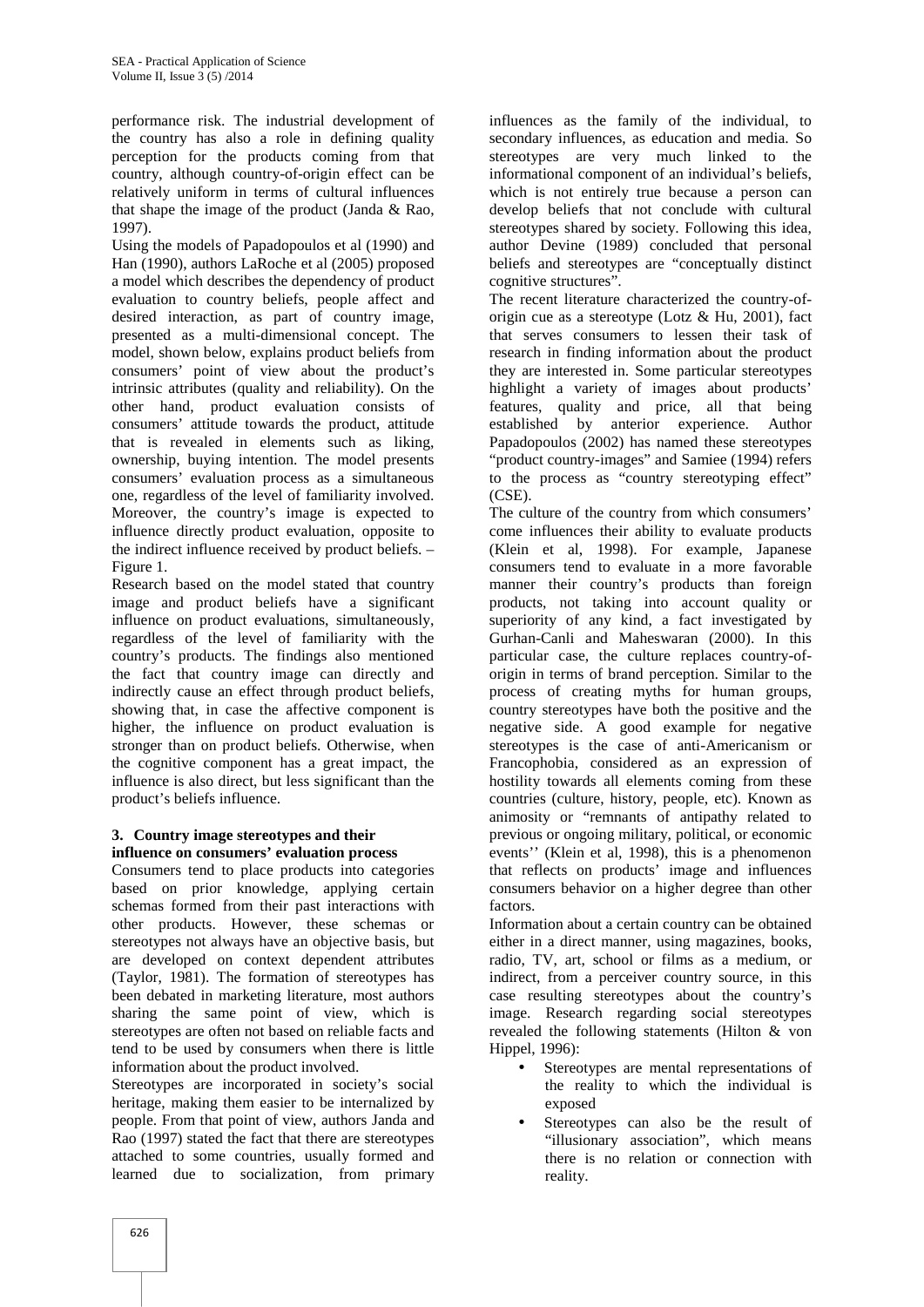Author Han (1990) stated that stereotypes can be seen as both the representations of reality and fictional association. He suggested that country-of origin has the power to summarize essential information about the country, but can also trigger attributes that in time are associated with the country. Hilton and von Hippel (1996) asserted that direct contact with the country is recommended in order to reduce stereotypes and to achieve a more objective evaluation. This perspective can help consumers eliminate some of the myths surrounding the country and have a more real perception about it.

Two alternative viewpoints have been discovered regarding country-of-origin effects on consumers' evaluation process. The first stated that consumers base their judgment on cognitive factors, such as product knowledge, as a result of a rational behavior (Moon & Jain, 2002). The other viewpoint refers to consumers' choices, asserting that these choices are linked to affective elements, the most important being their sense of patriotism (Zajonc & Markus, 1982). From the cognitive perspective, country-of-origin interferes in product quality stereotypes, opposite to the affective perspective, linking country-of-origin with positive or negative emotional associations with particular elements present in a certain country (Chattalas, 2008).

#### **CONCLUSIONS**

Country-of-origin and its influence in product evaluation have been examined in anterior studies in an extensive manner. This article attempted to review the formation and evolution of stereotypes concerning country-of-origin elements. In terms of accessibility, stereotypes precede personal beliefs (Janda & Rao, 1997), which explains the easiness to use them as heuristic tools in the process of product evaluation. The findings of the study highlight the major influence of a positive country image on consumers' evaluation for weak brands. The results suggest that our theoretical understanding of the relation between country-of origin and product evaluation is still incomplete, so future investigation is welcomed. The present article represents an initial effort in researching the country-of-origin stereotype, contributing in providing empirical evidence for further analysis. The recommendations for advanced research could be focused on examining whether product category play a role in consumers' evaluation process or if stereotypes are formed based on specific cultural variables.

#### **Acknowledgement**

This work was cofinanced from the European Social Fund through Sectoral Operational Programme Human Resources Development 2007- 2013, project number POSDRU/159/1.5/S/142115

"Performance and excellence in doctoral and postdoctoral research in Romanian economics science domain".

#### **References**

- [1] Agarwal, S. & Sikri, S. (1996). Country image: consumer evaluation of product category extensions. *International Marketing Review*, 13(4): 23-39.
- [2] Balabanis, G. & Diamantopoulos, A. (2004). Domestic Country Bias, Country-of-Origin Effects, and Consumer Ethnocentrism: A Multidimensional Unfolding Approach, *Journal of the Academy of Marketing Science*, 32(1): 80-95.
- [3] Bilkey, W.J. and Nes, E. (1982). Country-oforigin effects on product evaluation. *Journal of International Business Studies*, Vol. 13: 89-99.
- [4] Bloemer J, Brijs K & Kasper H. (2009). The CoO-ELM model: a theoretical framework for the cognitive processes underlying country of origin-effects. European Journal of Marketing, 43(1–2): 62–89.
- [5] Chattalas, M., Kramer, T. & Takada, H. (2008). The impact of national stereotypes on the country of origin effect: A conceptual framework. *International Marketing Review*, 25(1): 54-74.
- [6] Devine, P. (1989). Stereotypes and prejudice: Their automatic and controlled components. Journal of Personality and Social Psychology, 56, 5-18.
- [7] Gurhan-Canli, Z., & Maheswaran, D. (2000). Determinants of country-of-origin evaluations. *Journal of Consumer Research*, 27(1): 96–108.
- [8] Han, M.C. (1990). Testing the role of country image in consumer choice behavior. *European Journal of Marketing*, 24(6): 24-40.
- [9] Hilton, J.L. & von Hippel, W. (1996). Stereotypes. *Annual Review of Psychology*, Vol. 47: 237-71.
- [10]Insch, G. S. & McBride, J.B. (2004). The impact of country-of-origin cues on consumer perceptions of product quality: A binational test of the decomposed country-of-origin construct. *Journal of Business Research*, 57: 256–265.
- [11]Janda, S. & Rao, C.P. (1997). The Effect of Country-of-Origin Related Stereotypes and Personal Beliefs on Product Evaluation. *Psychology and Marketing*, 14(7): 689-702.
- [12]Jian, W. & Guoqun, F. (2007).The effects of brand origin country and made-in country on consumers' product evaluations and purchase intention, *Front. Bus. Res. China*, 1(3): 333– 350.
- [13]Klein, J. G., Ettenson, R., & Morris, M. D. (1998). The animosity model of foreign product purchase: An empirical test in the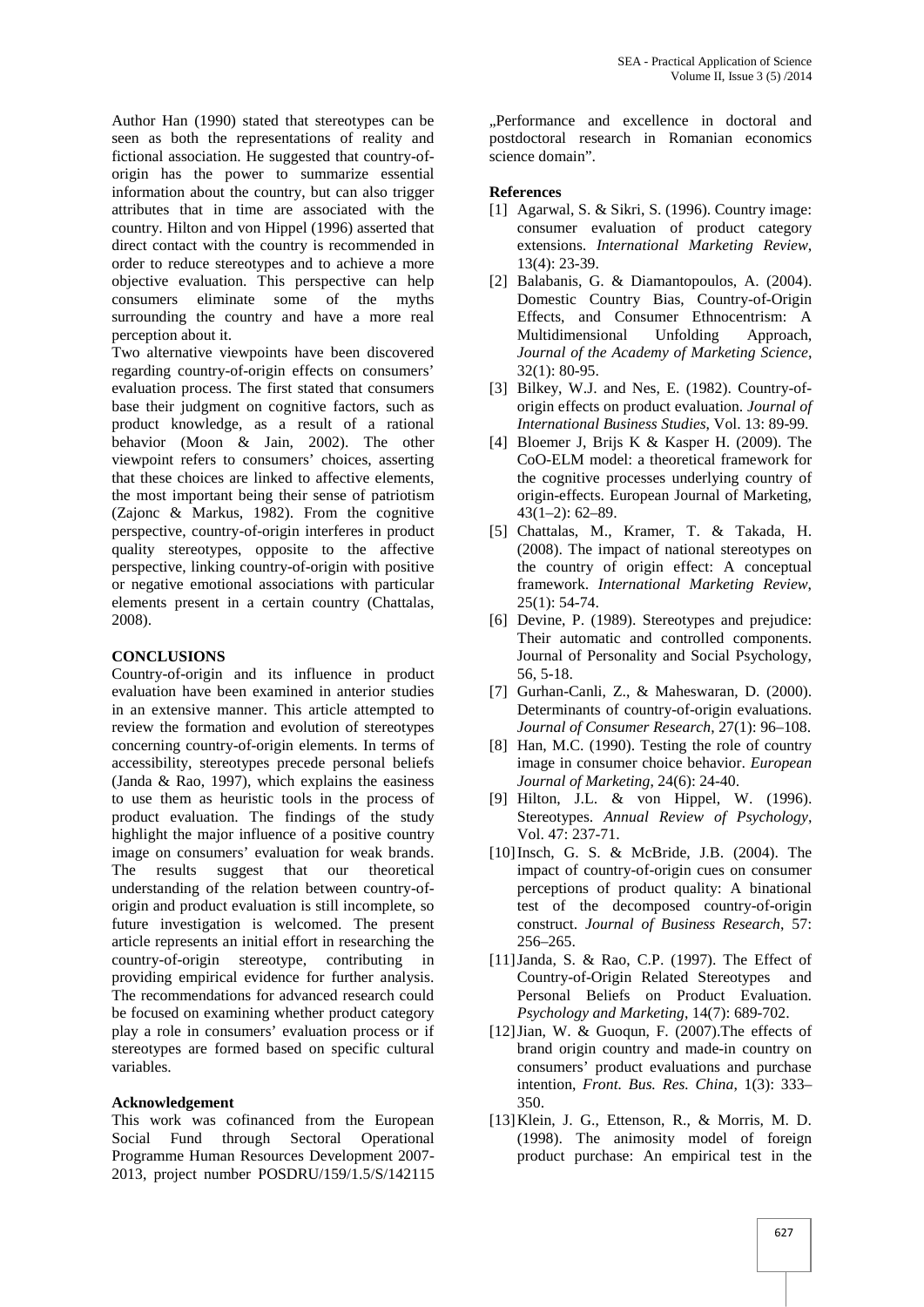People's Republic of China. *Journal of Marketing*, 62(1): 89–100.

- [14]Kramer, T., Chattalas, M., Takada, H. & Kuwashima, Y. (2008). Competent versus Warm Countries of Origin: The Influence of National Stereotypes on Product Perceptions. *Latin American Advances in Consumer Research*, Vol. 2: 170-172.
- [15]LaRoche, M., Papadopoulos, N., Heslop, L. & Bergeron, J. (2003). Effects of Sub-Cultural Differences on Country and Product Evaluations. *Journal of Consumer Behavior*, 2(3): 232-47.
- [16]LaRoche, M., Papadopoulos, N., Heslop, L.A. & Mourali, M. (2005). The influence of country image structure on consumer evaluation of foreign product. International Marketing Review, 22(1): 96-115.
- [17]Liefeld, J.P. (1993). "Experiments on country of-origin effects: review and meta-analysis", in Papadopoulos, N. and Heslop, L. (Eds), Product Country Images: Impact and Role in International Marketing, International Business Press, New York.
- [18]Lim, K. & O'Cass, A. (2001). Consumer brand classifications: an assessment of culture-of origin versus country-of-origin. *Journal of Product & Brand Management*, 10(2): 120- 136.
- [19]Lotz, S.L. & Hu, M.Y. (2001). Diluting Negative Country of Origin Stereotypes: A Social Stereotype Approach. *Journal of Marketing Management*,17: 105-135.
- [20] Montgomery, C.A. & Wernerfelt, B. (1992). Risk reduction and umbrella branding. *Journal of Business*, 65(1): 31-50.
- [21]Moon, B.J. & Jain, S.C. (2002). Consumer processing of foreign advertisements: roles of country-of- origin perceptions, consumer ethnocentrism and country attitude. *International Business Review*, Vol. 11: 117- 38.
- [22]Nagashima, A. (1970). A comparison of Japanese and US attitudes toward foreign products. *Journal of Marketing*, 34(1): 68-74.
- [23]Papadopoulos, N., Heslop, L.A. & Bamossy, G. (1990). A comparative image analysis of domestic versus imported products. *International Journal of Research in Marketing*, 16(7): 283-94.
- [24]Papadopoulos, N. & Heslop, L.A. (2002). Country equity and country branding: problems and prospects. *Journal of Brand Management*, 9 (4-5): 294-314.
- [25] Samiee, S. (1994). Customer Evaluation of Products in a Global Market*. Journal of International Business Studies*, 25 (3): 579- 604.
- [26]Sauer P.L., Young M.A. & Unnava H.R. (1991). An experimental investigation of the processes behind country-of-origin effects*. Journal of Int Consum Mark*, 3(2): 29–59.
- [27]Schooler, R.D. (1965). Product bias in the Central American common market. *Journal of Marketing Research*, Vol. 2: 394-7.
- [28]Shimp, T. & Sharma, S. (1987). Consumer Ethnocentrism: Construction and Validation of the CETSCALE, *Journal of Marketing Research*, 24(3): 280-289.
- [29]Tan, C. T. & Farley, J. U. (1987). The impact of cultural patterns on cognition and intention in Singapore. *Journal of Consumer Research*, 13(4), 540–544.
- [30]Taylor, S.E. (1981). A Categorization<br>Approach to Stereotyping. Cognitive Approach to Stereotyping*. Cognitive Processes in Stereotyping and Intergroup Behavior*, ed. David L. Hamilton, Hillsdale, NJ: Erlbaum, 83-114.
- [31]Veale, R. & Quester, P. (2009). Do consumer expectations match experience? Predicting the influence of price and country of origin on perceptions of product quality. *International Business Review*, 18:134–44.
- [32]Verlegh, P. & Steenkamp, J.B. (1999). A review and meta-analysis of country-of-origin research. *Journal of Economic Psychology*, 20: 521–546.
- [33]Zajonc, R.B. & Markus, H. (1982). Affective and cognitive factors in preferences. *Journal of Consumer Research*, Vol. 9: 123-31.
- [34]Zeithaml V. (1988). Consumer perceptions of price, quality, and value: a means-end model and synthesis of evidence. *Journal of Marketing*, 52: 2–22.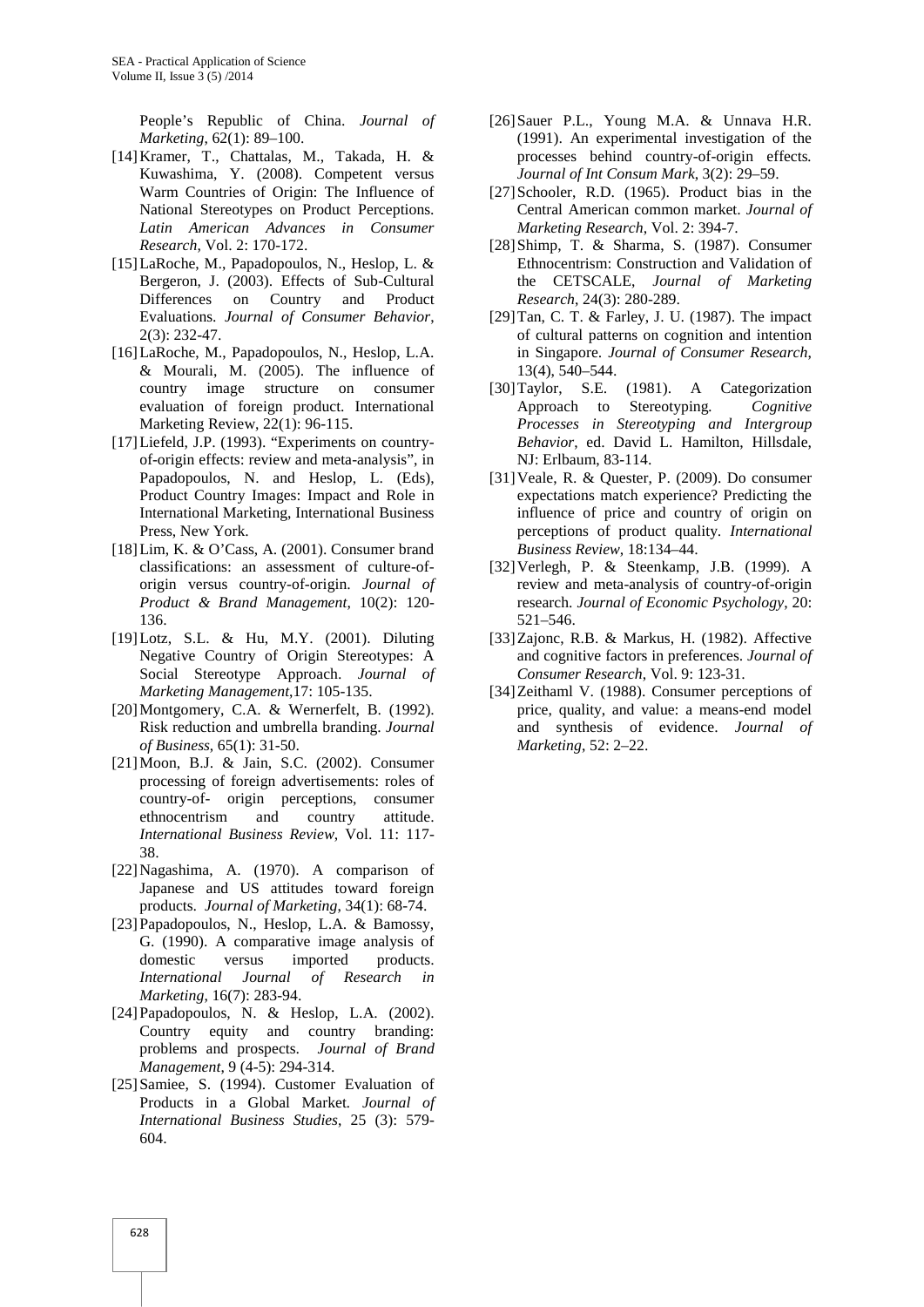Figure 1



Source: Laroche, M. et al (2005). The influence of country image structure on consumer evaluations of foreign products. International Marketing Review, Vol. 22, No. 1, p. 96-115.